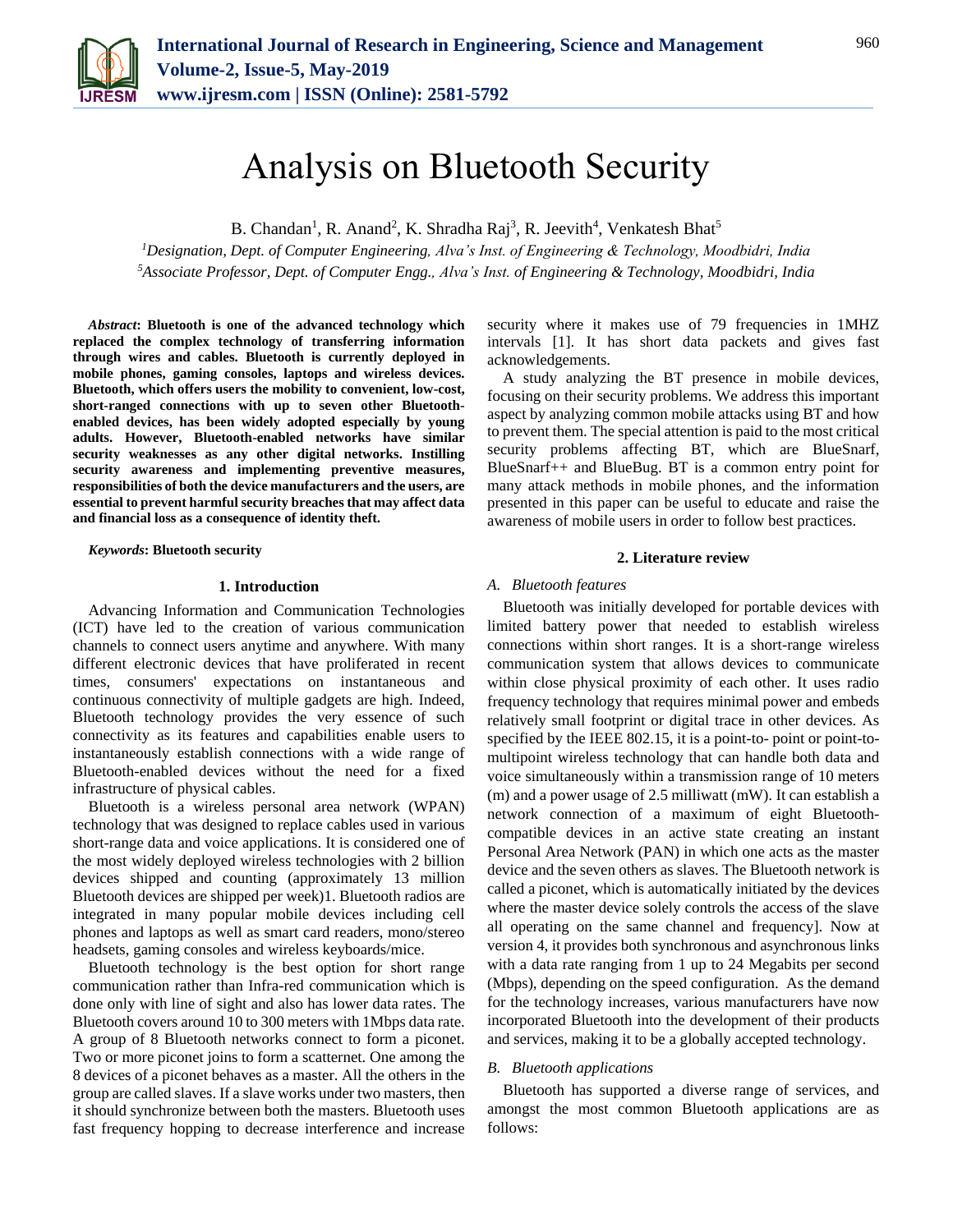

- *Device Connection:* The main objective is to connect Bluetooth-compatible devices with ease, without the difficulty of cable installation. Once connected, it encourages the usage of hands-free devices such as a car kit or a wearable accessory like a headset.
- *Network Connection:* It allows a device, such as a mobile phone, to function as a wireless modem providing the laptop user with a mobile Internet.
- Synchronization: Once the connections have been established, synchronizing of data such as personal phone contacts, calendar, email entries, and notes between Bluetooth- compatible equipments can take place.
- *File Transfer:* This is the wireless transmission of data, multimedia or program files (e.g., ringtones, documents, photos, and videos) between Bluetoothcompatible devices. Invoking file transfer comes into two ways - uploading files where the device user becomes the sender and downloading files where the device user becomes the recipient.

# *C. Bluetooth security threats*

Most of the users do not consider Bluetooth technology's security threats and even do not consider the consequences of such attacks as major concerns. Noting that the severity of the consequences can only be measured once the attacks start causing enormous data loss, financial loss and even compromising the victim's identity or safety, it is thus a concern such security threats are taken lightly. At least seven Bluetooth security threats have been identified, and it is essential that one should be aware of them.

- *Virus infection:* It is similar to computer virus. The threat aims to create chaos amongst the users by paralyzing and wrecking the entire network system.
- *Blue bugging:* The attacker creates an unauthenticated serial connection to the phone commands of a targeted mobile device without the acknowledgement of the user.
- Information Theft: Once an unauthorized access is obtained into a particular device, residing confidential data can be at risk of information theft. A common form of information theft is Blue Snarfing that attacks specific groups of mobile devices and enables the attacker to steal sensitive data without the victim's knowledge.
- *Service theft:* Mobile network services like sending of text messages, downloading of multimedia content, and initiating phone calls are being hacked by the attacker without the victim's consent.
- *Denial of Service (DoS):* A nonparticipating device launches a DoS attack that affects the piconet by throwing some devices out of the network or disrupting the master device from supporting the connection.

 *Blue jacking:* The threat begins with the sending of short, unsolicited, and deceitful messages to mobile devices. The short messages, in the form of anonymous business cards, can grant an attacker authorized access without the victim's knowledge and can proceed to over-write information like calendar appointments, phonebook entries, and mobile residing files.

# *D. Security in Bluetooth*

The essential security services provided by Bluetooth include authentication, encryption, and authorization. Authentication is performed so that a device can verify the identity of a remote device based on a mutually established symmetric key, called a link key. Identity is provided by a 48-bit Bluetooth device address (BD\_ADDR) which is similar to an Ethernet MAC address. Pairing occurs when two devices generate and agree on the aforementioned link key used for authentication and encryption key generation. Whether or not pairing or any security mechanism is required for a particular connection depends on the security mode of the participating devices. The worldwide spread of mobile phones with BT and the decision to use it in situations not foreseen when the BT protocol was developed, attracted the attention for security problems. To address these security problems, in 2007 BT version 2.1 (the fifth release) had more security features than all the other versions, affecting a huge number of security related aspects. Below are the most relevant:

Encryption when the link key connection needs to be changed and when the master and slave roles of the devices need to be switched. After these changes, the encryption resumes.

- *Secure simple pairing (SSP):* Created to simplify the pairing process and improve the BT security. The two main security aspects are to protect against passive eavesdropping and man-in-the- middle attacks. It uses the Elliptic Curve DiffieHellman (ECDH) public key cryptography as a means to prevent passive eavesdropping attacks.
- *Security Mode 4: Used for SSP:* As with all wireless communication, a risk analysis of Bluetooth must include a discussion of attacks which can be performed over-the-air. Passive eavesdropping is a key concern with wireless technologies due to its open medium. Bluetooth hacking has gained a lot of momentum these days. With the release of new version blue tooth (4.0), some of these threats have been taken care of. One must member that this protection is available automatically only to Bluetooth products that supports the latest version. The other products that have been in use that are based on legacy versions of Bluetooth still are vulnerable to attacks.

In the survey of Bluetooth threats by John Paul Dunning [2], the threats are classified based on a framework called "A Bluetooth Threat Taxonomy" (Aboott). This consists of nine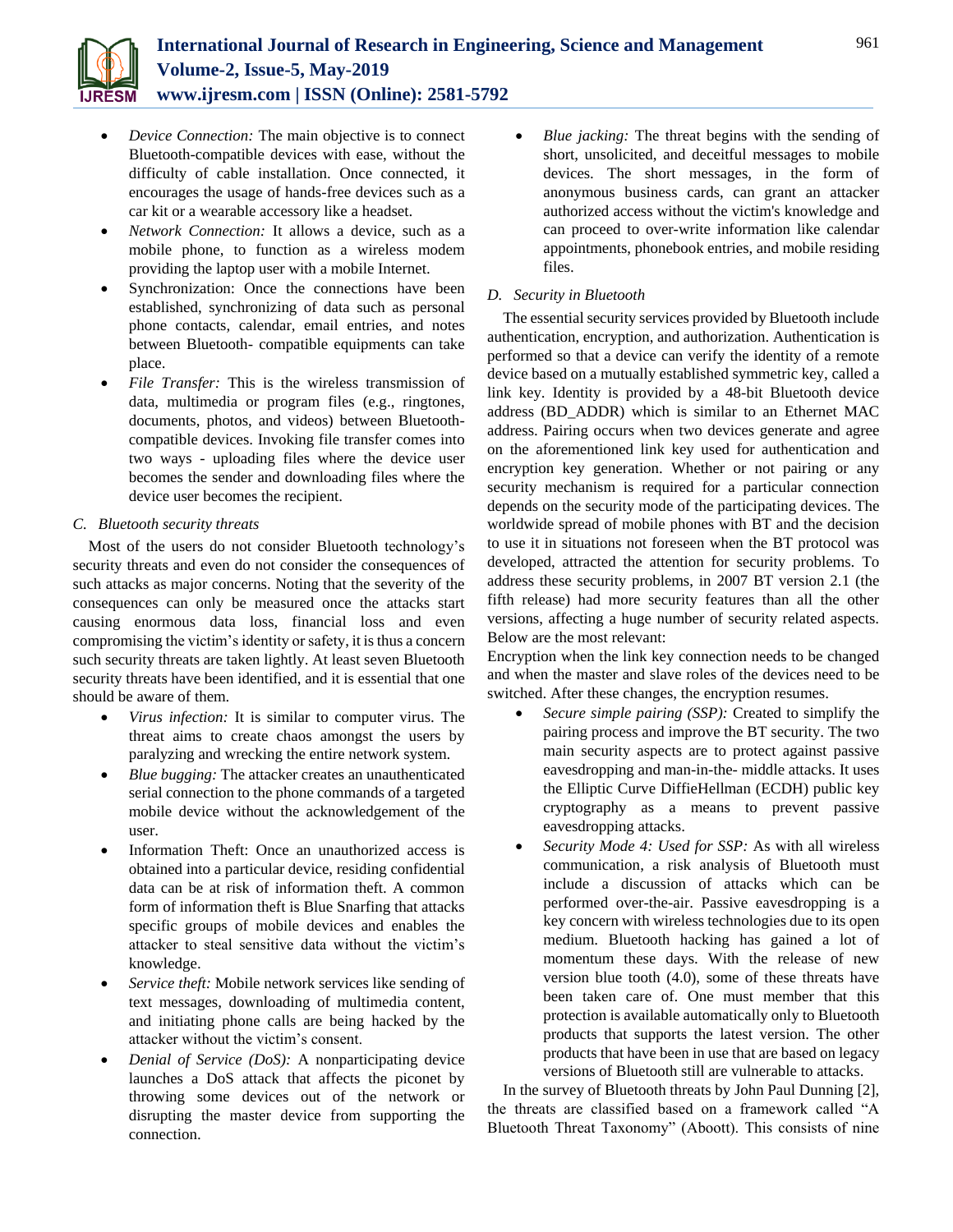

different classes many of which are part of the cyber security standard terminology. The classifications are surveillance, range extension, obfuscation, fuzzer, sniffing, denial of service (DoS), malware, unauthorized direct data access (UDDA) and man in the middle (MITM)

# *1) Bluetooth security and vulnerabilities*

Bluetooth technology is a wireless substitute to data cables by exchanging data using radio-transmissions. Bluetooth technology was created as an open standard to authorize connectivity and collaboration between disparate products and industries. Like any wireless technology, Bluetooth also has a number of security vulnerabilities. These vulnerabilities may comprise the device or the networks that the device connects to. However if the common Bluetooth security features are used properly, it should provide adequate security.

## *2) Mechanism of Bluetooth security*

When devices connect to each other, Bluetooth creates a link which uses optional pre-shared key authentication and algorithms which is considered to be strong when used correctly. The strength of the Bluetooth security mainly relies on the randomness and the length of the passkey used at the time of their first connection. Discoverability and connect ability settings also play an important role in determining the security strength. These settings control whether the device can searched by other Bluetooth devices and how it can be connected. Also optional user authorization for connection requests provides extra security.

| anie<br><br>۰. | $\sim$ |  |
|----------------|--------|--|
|                |        |  |

|                   | <b>Bluetooth Attacks</b>                        |  |
|-------------------|-------------------------------------------------|--|
| Attack            | <b>Threats</b>                                  |  |
| Classification    |                                                 |  |
| Surveillance      | Blueprinting, bt_audit, redfang, War-nibbling,  |  |
|                   | Bluefish, sdptool, Bluescanner, BTScanner       |  |
| Range Extension   | BlueSniping, bluetooone, VeraNG                 |  |
| Obfuscation       | Bdaddr, hciconfig, Spooftooph                   |  |
| Fuzzer            | BluePass, Bluetooth Stack Smasher, BlueSmack,   |  |
|                   | Tanya, BlueStab                                 |  |
| Sniffing          | FTS4BT, Merlin, Blue Sniff, HCI ump, Wireshark, |  |
|                   | kismet                                          |  |
| Denial Of Service | Battery exhaustion, signal jamming, BlueSYN,    |  |
|                   | Blueper, BlueJacking, vCardBlaster              |  |
| Malware           | BlueBag, Caribe, CommWarrior                    |  |
| Unauthorized      | Bloover, BlueBug, BlueSnarf,                    |  |
|                   | BlueSnarf++,BTCrack,Car Whisperer,HeloMoto,     |  |
|                   | btpincrack                                      |  |
| Man In The Middle | BT-SSP-Printer-MITM, BlueSpooof, bthidproxy     |  |

# *3) Bluetooth vulnerabilities*

Through design, Bluetooth uses peer-to-peer technology. Bluetooth has a very complex specification and provides support for a lot of services. Some of these services include input output devices like keyboard and mouse, headphones, speakers, networking, file transfer and printing. In order for these service to work and communicate with devices, designers and programmers implements Bluetooth for a wide variety for operating systems, chipsets and devices. Settings like discoverability, connection preferences and security of the interface are not always the same and depend on the programmer. Due to this, Bluetooth is open to a lot of security vulnerabilities.

## **3. Proposed solution**

In order to overcome the challenges faced in Bluetooth networks, 'Security framework' is in order to overcome the challenges faced in Bluetooth networks, 'Security framework' is proposed. Here authentication via trusted third party and digital signature are done. Bluetooth Firewalls are also used to reduce the threats or risks from the attackers and to reduce the risks the user of the Bluetooth should follows the practices like:

- Turn BT off when not in use.
- Change the default security settings to a more restrict mode whenever possible.
- Remove trusted devices that will not be used.
- Change the default name of the Bluetooth device to something unidentified and without meaning.
- Use a PIN code whenever pairing with another Bluetooth device.
- Select PIN codes that are comfortable and long. Avoid static and weak PINs, such as PINs consist of all 0's or 1's.

# *A. Objectives*

Bluetooth, a short ranged communication system which is intended to allow devices within physical proximity of each other to communicate. Bluetooth is used in almost every device. Bluetooth has severe security issues and the user doesn't seem to care much. But when the attack cause a severe loss to the user it becomes threat. The objective of this paper is the security issues of Bluetooth and the solution to these problems to prevent harmful security breaches that may affect data and financial loss as a consequence of identity theft.

- *B. Methodology*
	- *Symmetric encryption:* The symmetric method will look little similar to the PIN methods.
	- *Asymmetric encryption:* This uses two different keys i.e. public key and private for encryption

## **4. Conclusion**

It is alarming to note that these users are not taking precautions to mitigate the possible harm that "re- engineered" Bluetooth can expose them to various security vulnerabilities and risks. In this paper we analyzed BT security and the most common attack procedures: BlueSnarf, BlueSnarf++, and BlueBug. Users of BT enabled devices should follow best practices, like turn off BT when not in use, restrict BT settings, remove trusted devices when no longer needed. However, BT devices should provide by default a safety barrier protecting their users, instead of relying on them to follow the best practices. The use of digital signature and authentication via the trusted third party is seen to enhance the security in Bluetooth Networks. With the plethora of commercial products available today, it is apparent that Bluetooth use in the DoD has the